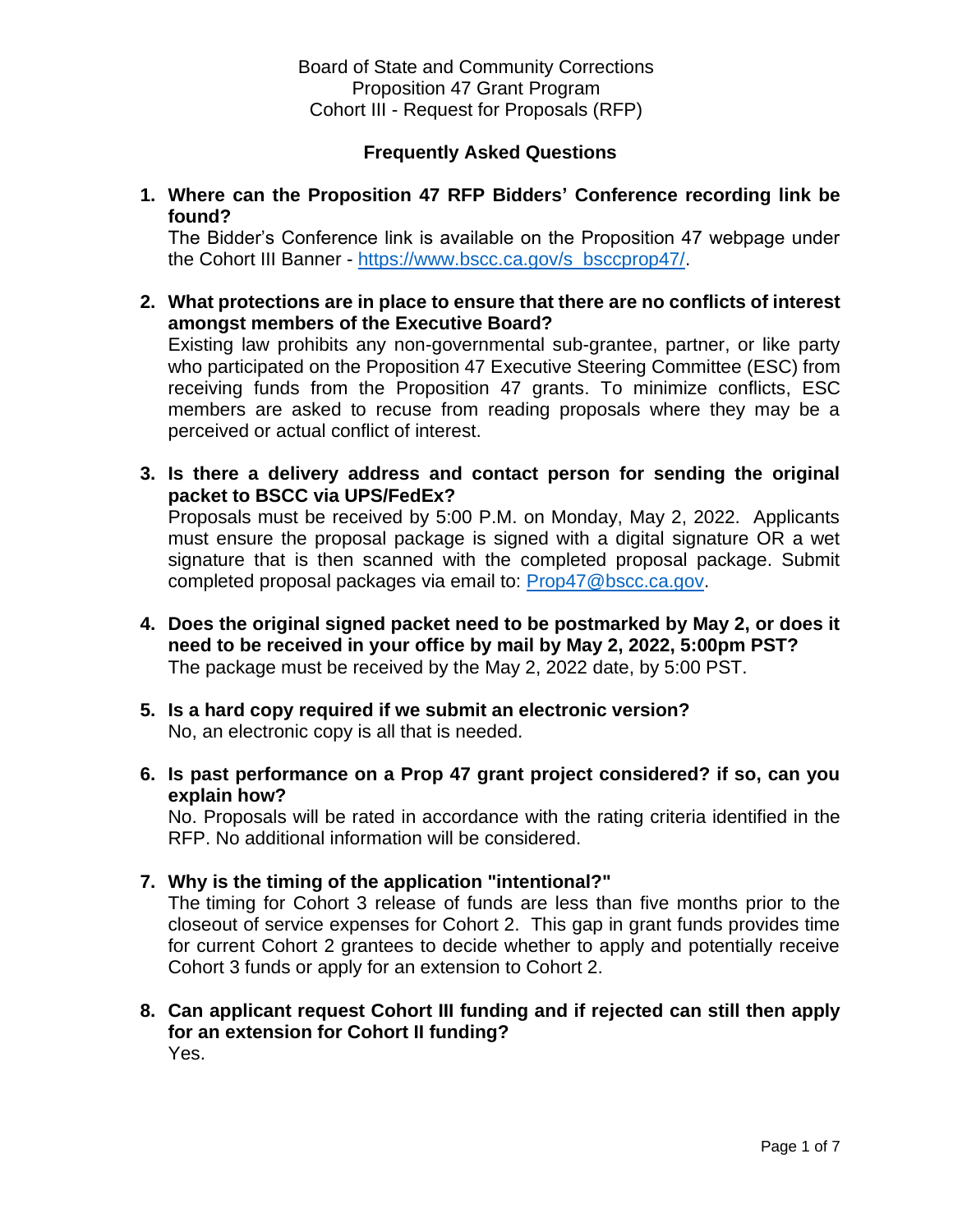**9. Does the Non-Governmental Organizations (NGO) need to be a non-profit or can it be a for-profit organization?**

NGOs are not required to be a non-profit. For-profit NGOs are eligible to receive funding as a subgrantee or subcontractor.

**10.Are Community Colleges eligible to apply if we meet the RFA requirements of partnerships and 50%+ to CBOs?**

Eligible applicants are public agencies located in the State of California. For the purposes of this RFP a public agency is defined as:

A county, city, whether a general law city or a chartered city, or city and county, the duly constituted governing body of an Indian reservation or Rancheria, a school district, municipal corporation, district, political subdivision, or any board, commission, or agency thereof, entities that are legislative bodies of a local agency pursuant to subdivision (c) or (d) of Section 54952 of the Government Code, a housing authority organized pursuant to Part 2 (commencing with Section 34200) of Division 24 of the Health and Safety Code, a state agency, public district, or other political subdivision of the state, or any instrumentality thereof, which is authorized to engage in or assist in the development or operation of housing for persons and families of low or moderate income. (Pen. Code, § 6046.1, subd. (c).)

**11.May we pass through with multiple NGOs? If so, can we combine the pass through with all the NGOs for the percent?**

Yes. Multiple NGOs can make up the minimum requirement.

**12.If we have Cohort II funding and receive Cohort III funding, are we able to use our current community partners without needing to submit a Sole Source approval or going through an RFA process?**

A Cohort II and III recipient may use the same community partner(s). Each government agency is responsible for adhering to their local procurement rules around sole source or no-bid contracts.

- **13.Do applicants need a System for Award Management (SAM) number?**  No. A SAM number is not required for the Proposition 47 Grant.
- **14.Are the past evaluations of cohort 1 and 2 available so that the strengths of the initiatives can be expanded, and the fragilities can be avoided?** Yes.
- **15.Are applications that meet multiple eligible activities awarded more points? Are diversion activities scored more highly, or preferred?**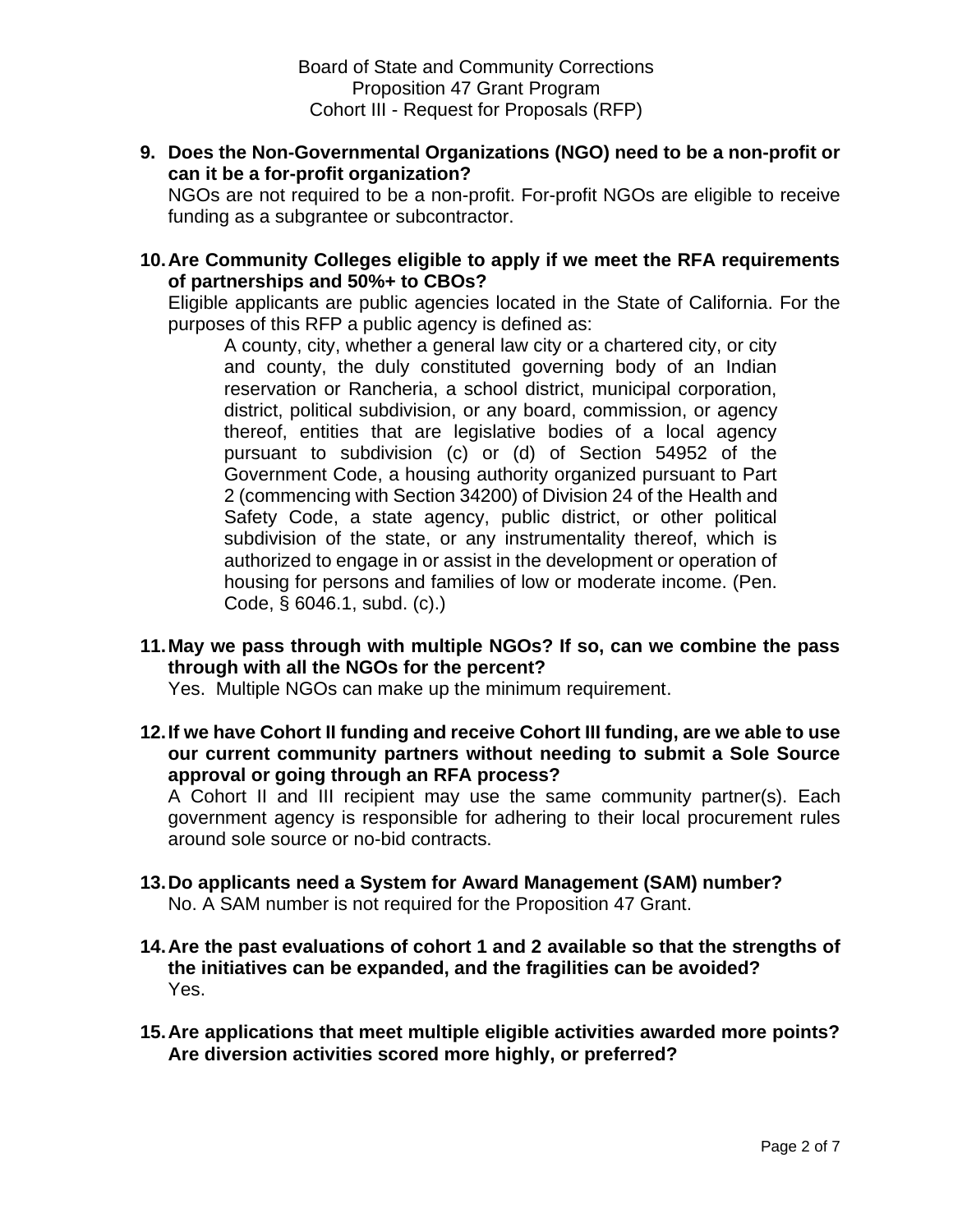No additional points are awarded for addressing multiple activities or providing diversion services. Additional points may be earned by passing through 60-69% or 70% or more of funding to CBOs.

## **16.Does diversion need to be post-conviction?**

Diversion post-conviction is not a requirement. However, services and programs proposed in response to this RFP must be designed to serve people who have been arrested, charged with, or convicted of a criminal offense and have a history of mental health or substance use disorders.

**17.Can some services be provided in custody if the intent is to transition the individual into the community?**

Proposition 47 grant funds may not be used for programs or services provided in a custodial setting (with the exception of outreach and reentry planning).

**18.Regarding the diversion, can funds be used to serve individuals found incompetent to stand trial due to mental illness (MIST) Misdemeanor incompetent to stand trial?**

Proposition 47 grant funds may be used to serve individuals found incompetent to stand trial due to mental illness if the individual has been arrested, charged with, or convicted of a criminal offense and has a history of mental health or substance use disorders.

- **19.Can a team go into custody, assess individuals so that we can refer individuals to outpatient services upon discharge?** Please see the response to question 17.
- **20.Is there a number requirement of individuals that must be served with this funding?**
	- No.
- **21.What if a county has in-custody program that does reentry and discharge preparation and warm intake and warm hand-off to CBO?** Please see the response to question 17.
- **22.We are wondering about using the funds to address a particular population. We see new immigrants, possibly victims of trafficking, who are arrested for drug sales. They may be a in a position where they are forced into selling as a condition of their trafficker. Often, people in this position also become drug users. Would this group qualify as a target population?**

Services and programs proposed in response to this RFP must be designed to serve people who have been arrested, charged with, or convicted of a criminal offense and have a history of mental health or substance use disorders.

In addition, the target population of Proposition 47 should: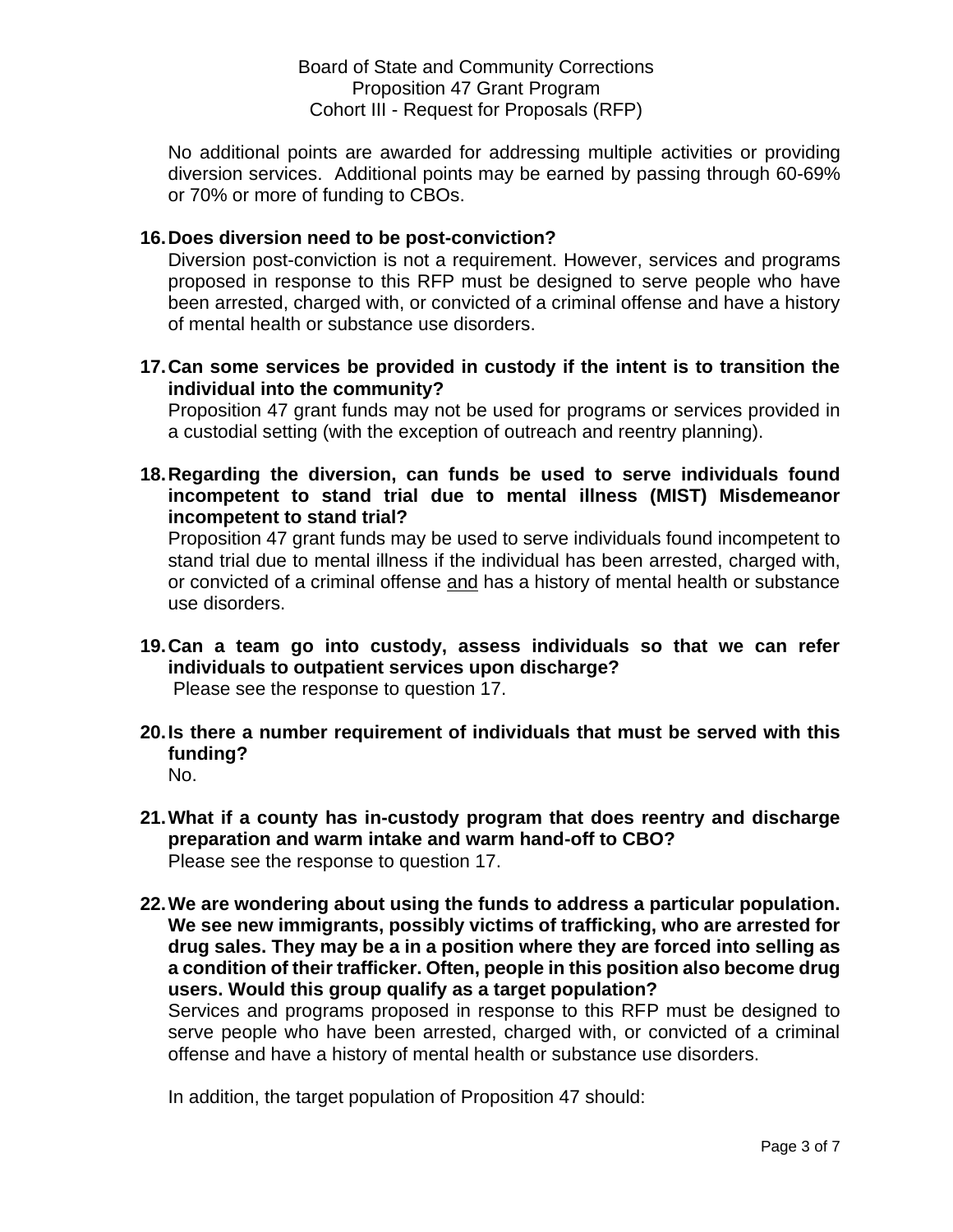- Have been convicted of less serious crimes such as those covered by Proposition 47 and have substance abuse and mental health problems.
- If services and programs are provided to juveniles, juvenile must fall under the jurisdiction of the juvenile court pursuant to Welfare and Institutions Code section 602. Juveniles that come under the jurisdiction of the juvenile court under Welfare and Institutions Code section 601 (i.e., status offenses, truancy) should not be considered arrested for or charged with criminal offenses.

Please consult City/County counsel to determine if the target population you propose to serve align with the information described above (RFP, Page 12).

**23.What is the total funding available to large Counties after the \$20 million set aside for LA County?** 

Approximately \$66 million.

**24.Can we use Cohort III funds to continue services for a program that will be losing funding? or does that count as supplanting?**

Continuation and expansion of services not concurrently funded by another source are eligible.

**25.Does it have to be an outside agency, or can it be a paid position within the public agency to do the data collection and evaluation?**

Public agency applicants are strongly encouraged to use outside evaluators to ensure objective and impartial evaluations. Specifically, public agency applicants are encouraged to partner with state universities or community colleges for evaluations (RFP, Page 18). However, the use of an outside evaluation is not a requirement.

**26.Can the public meeting be combined with another group that is already meeting that meets the member requirements? for example, if our county has a MHSA (Mental Health Services Act)**

An existing group may be used if all Proposition 47 Local Advisory Committee requirements are addressed. Please reference pages 15-16 of the RFP.

**27.What does BSCC plan to do, or has done with the individual level data that has been and will be submitted among grantees?**

It is shared publicly and used to modify approaches to the grant program when possible or necessary.

- **28.To be eligible, is there a time frame in which an offender needs to meet the requirement of having been arrested, charged with, or convicted?** No.
- **29.Is there a timeline by which the proposed services must be stood up?**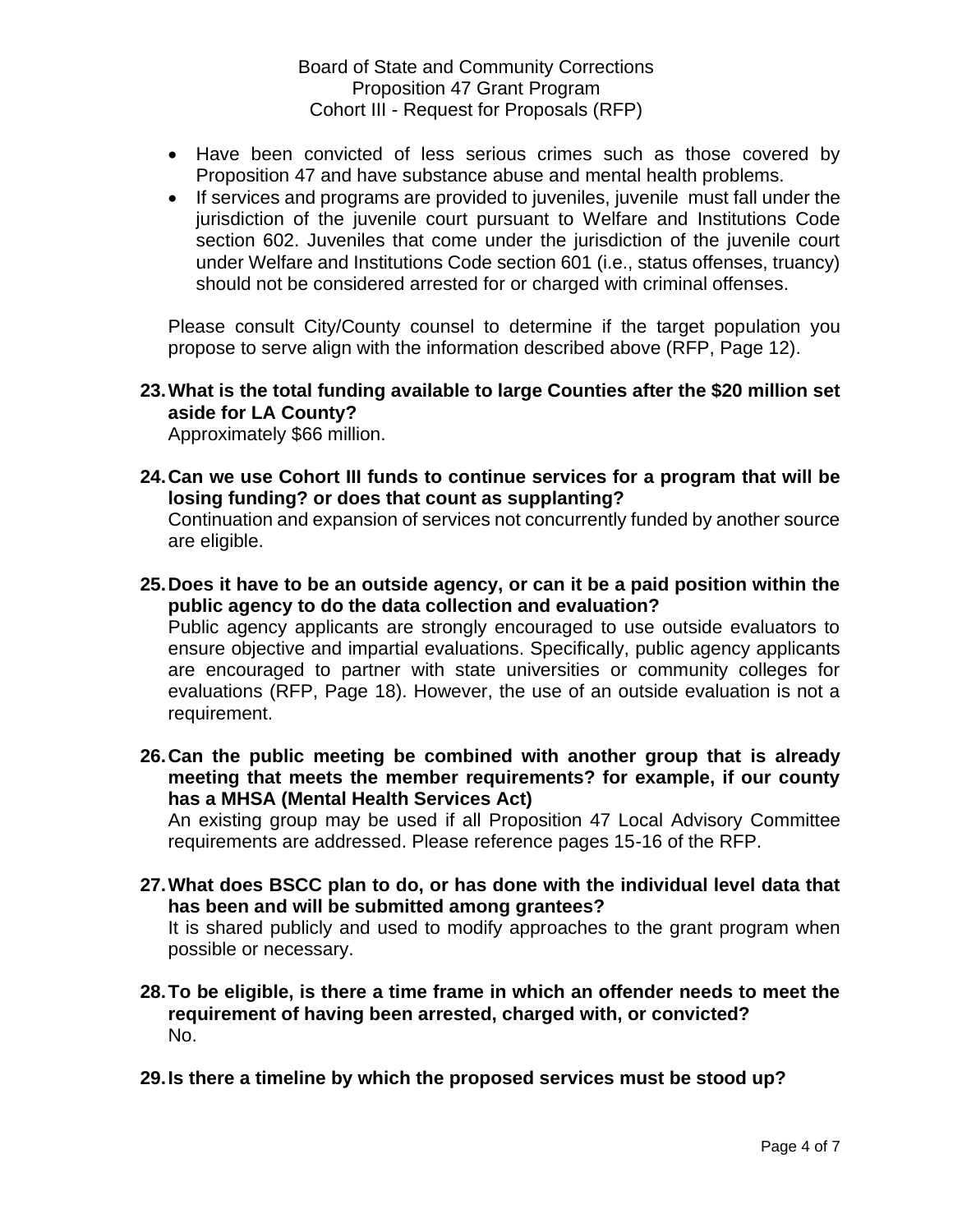Board of State and Community Corrections Proposition 47 Grant Program Cohort III - Request for Proposals (RFP)

Services should commence as soon as the grant agreement is signed by both parties. An implementation period (up to 6-months) is provided to allow for local procurement, hiring, and other activities that can facilitate a timely start. Grantees who do not need the full implementation period can begin service delivery at any time once under contract.

#### **30.How many reviewers will review each proposal?**

This number will be determined after the total number of submissions is known.

#### **31.Can we find out our scores on prior proposals?**

Yes. Please contact BSCC staff directly via email.

**32.If you are participating in Cohort II and would like to make adjustments to services in Cohort II and resubmit in Cohort III is this considered a new proposal?**

Applicants are responsible for submitting a proposal that addresses the Rating Criteria in the Cohort III RFP. There are differences in the Cohort II and III RFP content and Rating Criteria.

**33.If we have not hired into a position, do we indicate that, as under salaries a "name" is requested?**

Using a position title is sufficient.

**34.Can the Instruction's tab be fixed to fully see all text in each cell?**  Yes.

# **35.Can we build in annual increases in staffing costs?**

Yes. Please ensure supporting documentation for all grant-funded expenses is retained.

**36.Could you give an example for how we need to show in the FTE within the Salaries & Benefits section?**

Please reference the Budget Table Instructions tab for detailed instructions.

**37.Could you provide an example for the calculation section in the service and supplies section?**

Please reference the Budget Table Instructions tab for detailed instructions.

**38.How do we make sure the Budget Attachment is only 6 pages if it's in an Excel format?**

Once completed and printed, the attachment should not exceed six pages.

**39.Are the 6 pages part of the 15-page count?** No.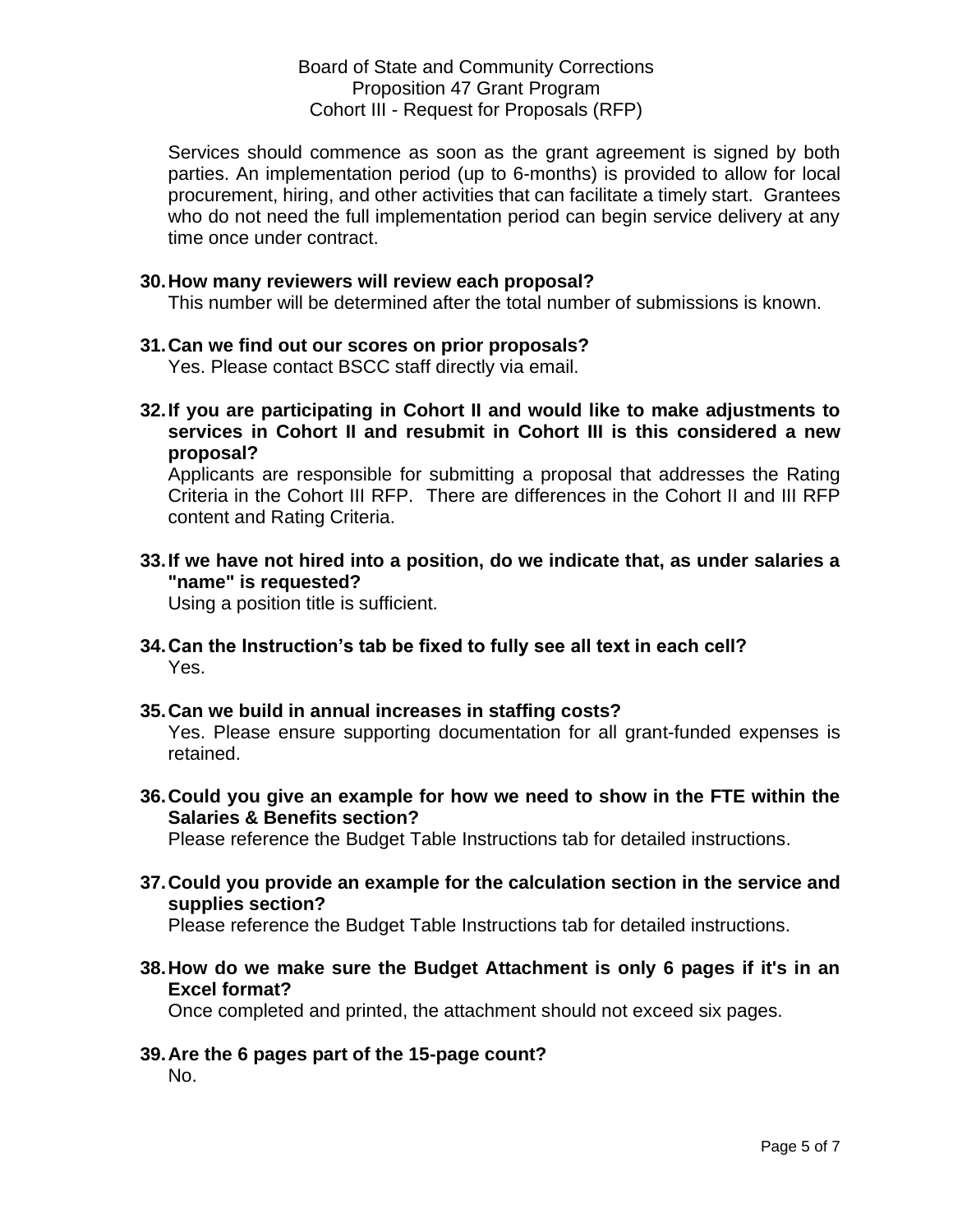#### **40.Can rows within the Budget Attachment be deleted?**  No.

## **41.Is there a template for the letter of intent to apply?**

No. There is no formal template for the letter, but it should be submitted via email and include the following information:

- Name of the applicant entity
- Name and title of a contact person with the applicant entity;
- Contact information for a member of the applicant entity that can be posted and shared with interested members of the public; and
- A brief statement indicating the applicant's intent to submit a proposal.
- **42.Is it okay that we will be having a different authorized signer for the application then we will for the actual contract if we are awarded the grant since, as you know, we will be transferring to a new department in July?** This described scenario would be fine. The person authorizing the application and the grant agreement must be vested with the appropriate signature authority. Proof of signing authority must be provided upon request.
- **43.The budget form has fixed formatting, and we are having difficulty verifying that we are under 6 pages. Currently its showing on 2 pages but it's very small. I was looking at the instructions and don't see any related to the formatting of this file.**

Please see the response to question 38.

- **44.Am I correct that the budget should ONLY be included as a separate attachment and NOT in the primary packet of everything else?**  Yes, The budget table is separate from the main packet**.**
- **45.I am confused about the 50% minimum to community NGO partners. Is that required for us to get any funds** Correct. This grant has a minimum 50% pass-through requirement to NGOs.
- **46.Are indirect costs for NGO's and Public Agency Subcontractors budgeted within their line-item category along with Salaries/supplies?** Correct. Indirect Costs for NGO's expenses would be within that line item.
- **47.For our Prop 47 Grant Proposal, we are using a nonprofit organization for our evaluator, however, I am not sure the way the budget template is set up, that it will be able to count that towards our NGO pass through. We are happy to manually do that calculation and send it as an attachment if that works but wanted to check if there was another way to show that directly in the template. We just want to be sure that amount is counted towards the NGO passthrough percentage.**